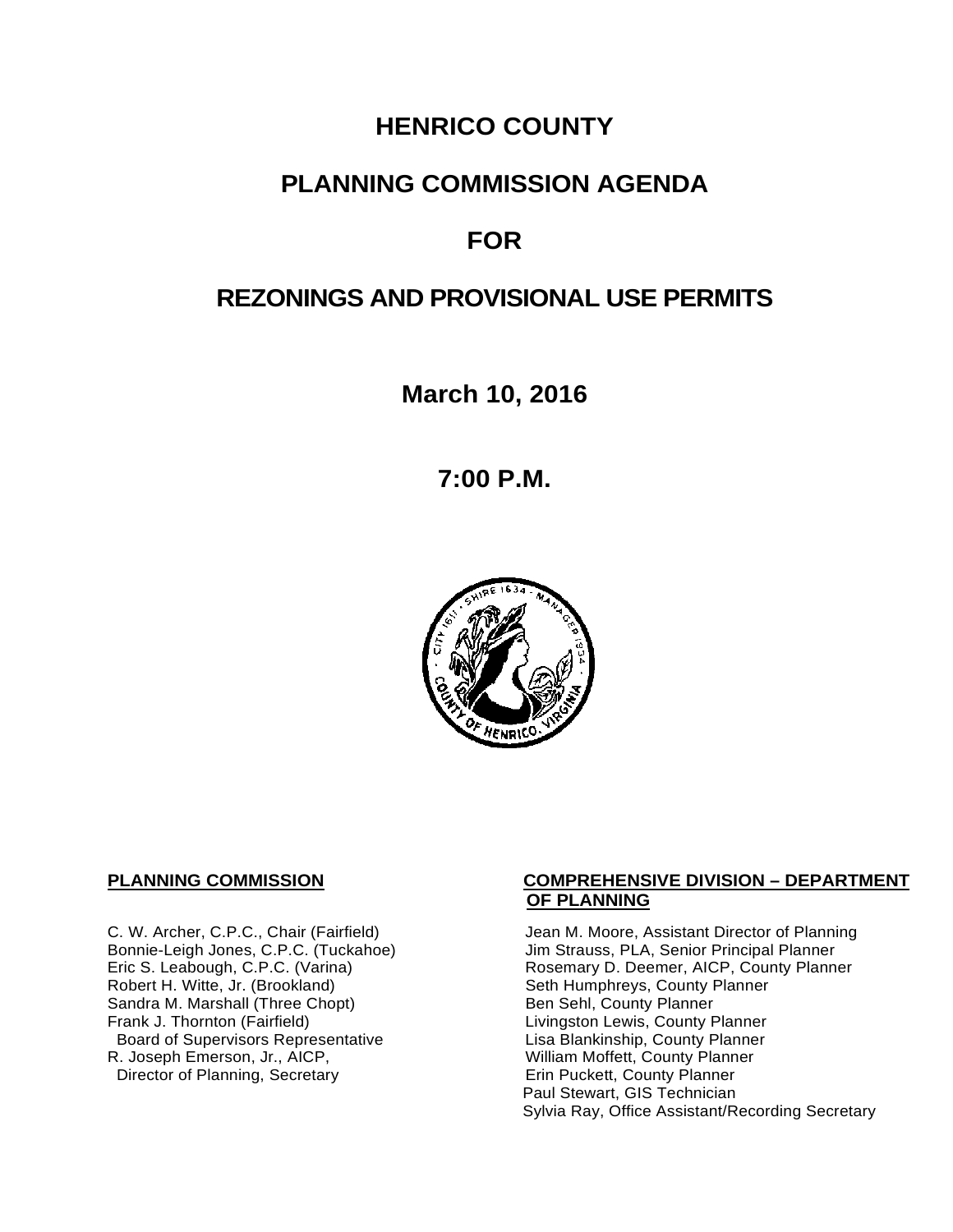## **PLANNING COMMISSION REZONING MEETING FINAL AGENDA MARCH 10, 2016**

**BEGINNING AT 7:00 P.M.**

**WELCOME:**

**PLEDGE OF ALLEGIANCE:**

**RECOGNITION OF NEWS MEDIA:**

**CALL TO ORDER:**

**RESOLUTION PCR-1-16:** Presentation of a Resolution of Appreciation to Mr. Thomas M. Branin in recognition of his service on the Planning Commission.

**REQUESTS FOR WITHDRAWALS AND DEFERRALS: (0); (3)**

**REQUESTS FOR EXPEDITED ITEMS: (1)**

**CASES TO BE HEARD: (2)**

#### **BROOKLAND:**

#### *(Deferred from the September 10, 2015 Meeting)*

**PUP2014-00001 Malachi M. Mills for Bobby Marchetti:** Request for a Provisional Use Permit under Sections 24-58.2(d), 24-120 and 24-122.1 of Chapter 24 of the County Code in order to allow outdoor dining for a proposed restaurant on part of Parcel 767-757-6829 located 95' east of the east line of Hungary Spring Road approximately 1,025' south of its intersection with Staples Mill Road (U.S. Route 33). The existing zoning is B-2C Business District (Conditional). The 2026 Comprehensive Plan recommends Commercial Concentration and Office. **Staff – Lisa Blankinship (Deferral Requested to the July 14, 2016 Meeting)**

**Deferred to the July 14, 2016 Meeting**

#### **VARINA:**

#### *(Deferred from the October 15, 2015 Meeting)*

**SIA2015-00002 Osborne Turnpike - Dominion Virginia Power Electric Substation:** The Department of Planning has received a request from Dominion Virginia Power to initiate a Substantially In Accord study of a proposed site for an electric substation. The proposed substation site would use 1.53 acres of part of Parcel 798-696-8886 located along the west line of Osborne Turnpike approximately 1,150 feet south of Equestrian Way. The existing zoning of the subject area is A-1 Agricultural District. The 2026 Comprehensive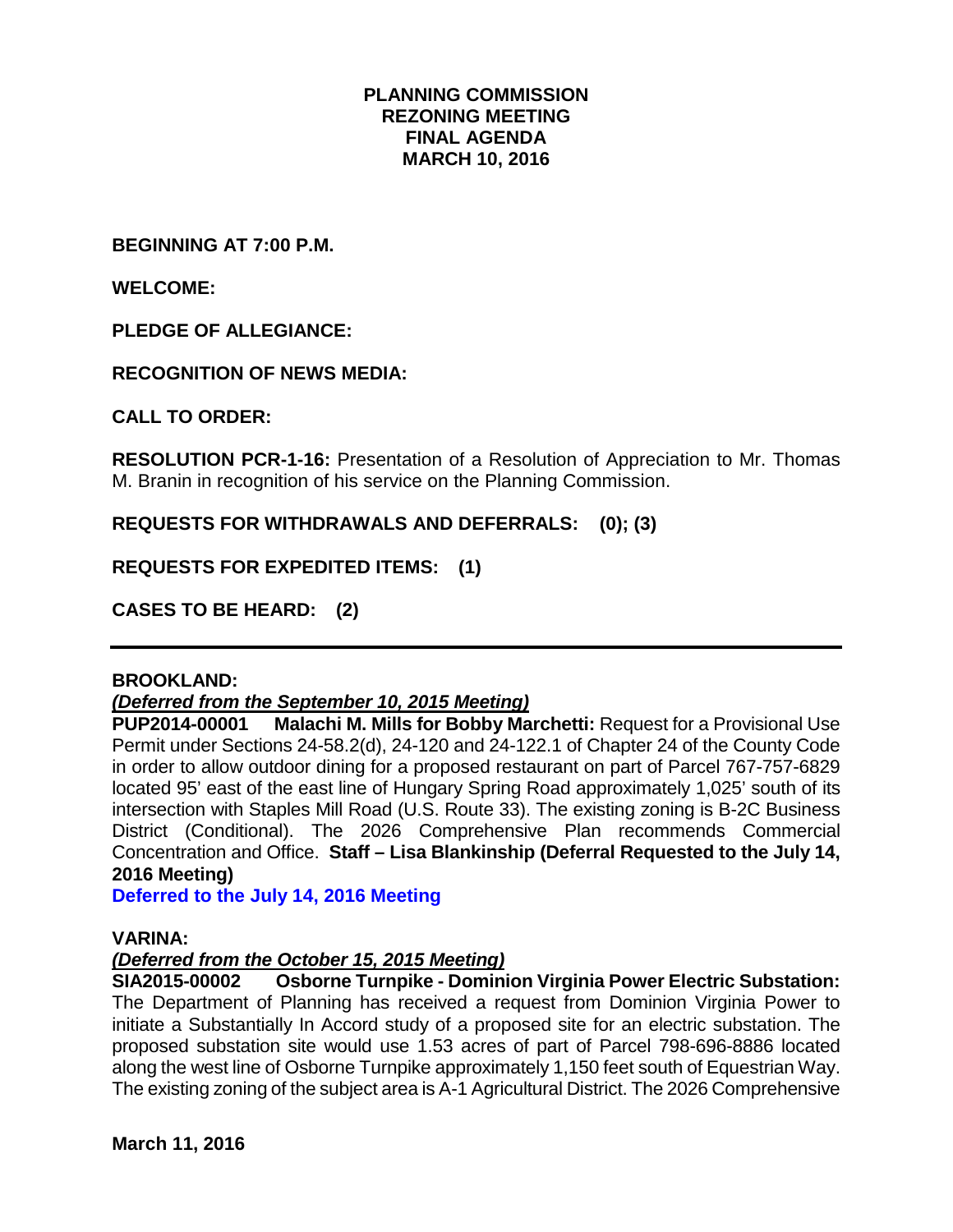Plan recommends Traditional Neighborhood Development. **Staff – William Moffett (Deferral Requested to the June 9, 2016 Meeting) Deferred to the June 9, 2016 Meeting**

### **FAIRFIELD:**

**REZ2016-00002 James W. Theobald for HHHunt:** Request to conditionally rezone from A-1 Agricultural District and R-2AC One-Family Residence District (Conditional) to R-3C One-Family Residence District (Conditional) (31.938 acres), R-5AC General Residence District (Conditional) (142.165 acres), R-5C General Residence District (Conditional) (21.76 acres), and RTHC Residential Townhouse District (Conditional) (53.4 acres), Parcels 779-773-9041, 780-771-0875, 780-772-9071, Parcels 780-773-2718, -3673, 780- 774-2957, 781-773-3186, and part of Parcels 782-772-1447 and 778-772-7200 containing 249.26 acres located approximately 400' west of the intersection of Brook Road (U.S. Route 1) and Magnolia Ridge Drive. The applicant proposes a residential development consisting of a maximum of 50 single-family residences, 400 single-family residences on zero-lot lines, 300 townhome units, and 285 multifamily units. The R-3 District allows a minimum lot area of 11,000 square feet and a maximum gross density of 3.96 units per acre. The R-5AC District allows a minimum lot area of 5,625 square feet and a maximum gross density of 6 units per acre. The R-5C District allows a maximum gross density of 14.52 units per acre. The RTHC District allows a maximum gross density of 9 units per acre. The uses will be controlled by proffered conditions and zoning ordinance regulations. The 2026 Comprehensive Plan recommends Suburban Residential 1, density should not exceed 2.4 units per acre, Suburban Residential 2, density should not exceed 3.4 units per acre, Office, and Environmental Protection Area. **Staff – Seth Humphreys Recommended for Approval**

## **THREE CHOPT:**

**REZ2016-00001 Andrew M. Condlin for Windsor Enterprises Corp.:** Request to conditionally rezone from A-1 Agricultural District and R-2AC One-Family Residence District (Conditional) to R-2AC One-Family Residence District (Conditional) Parcels 741- 771-6359, -3734, -2432, and part of Parcels 740-771-9736, 741-772-9212, -5941, -4776, and -0892 containing 25.37 acres located at the terminus of Ellis Meadows Lane and along portions of the eastern and northern property boundaries of the Estates at Grey Oaks. The applicant proposes a maximum of 50 single-family residences. The R-2A District allows a minimum lot area of 13,500 square feet and a maximum gross density of 3.22 units per acre. The use will be controlled by proffered conditions and zoning ordinance regulations. The 2026 Comprehensive Plan recommends Suburban Residential 1, density should not exceed 2.4 units per acre and Environmental Protection Area. **Staff – Lisa Blankinship (Deferral Requested to the July 14, 2016 Meeting) Deferred to the July 14, 2016 Meeting**

**REZ2016-00003 F.P. Parker for Starwood Corp.**: Request to conditionally rezone from A-1 Agricultural District to R-3C One-Family Residence District (Conditional) Parcels 735-755-9450 and 735-755-8657 containing 1.011 acres located on the north line of Church Road approximately 80' west of its intersection with Waterford Way East. The applicant proposes 2 single-family residences. The R-3 District allows a minimum lot area of 11,000 square feet and a maximum gross density of 3.96 units per acre. The use will be controlled by proffered conditions and zoning ordinance regulations. The 2026 Comprehensive Plan recommends Suburban Residential 2, density should not exceed 3.4